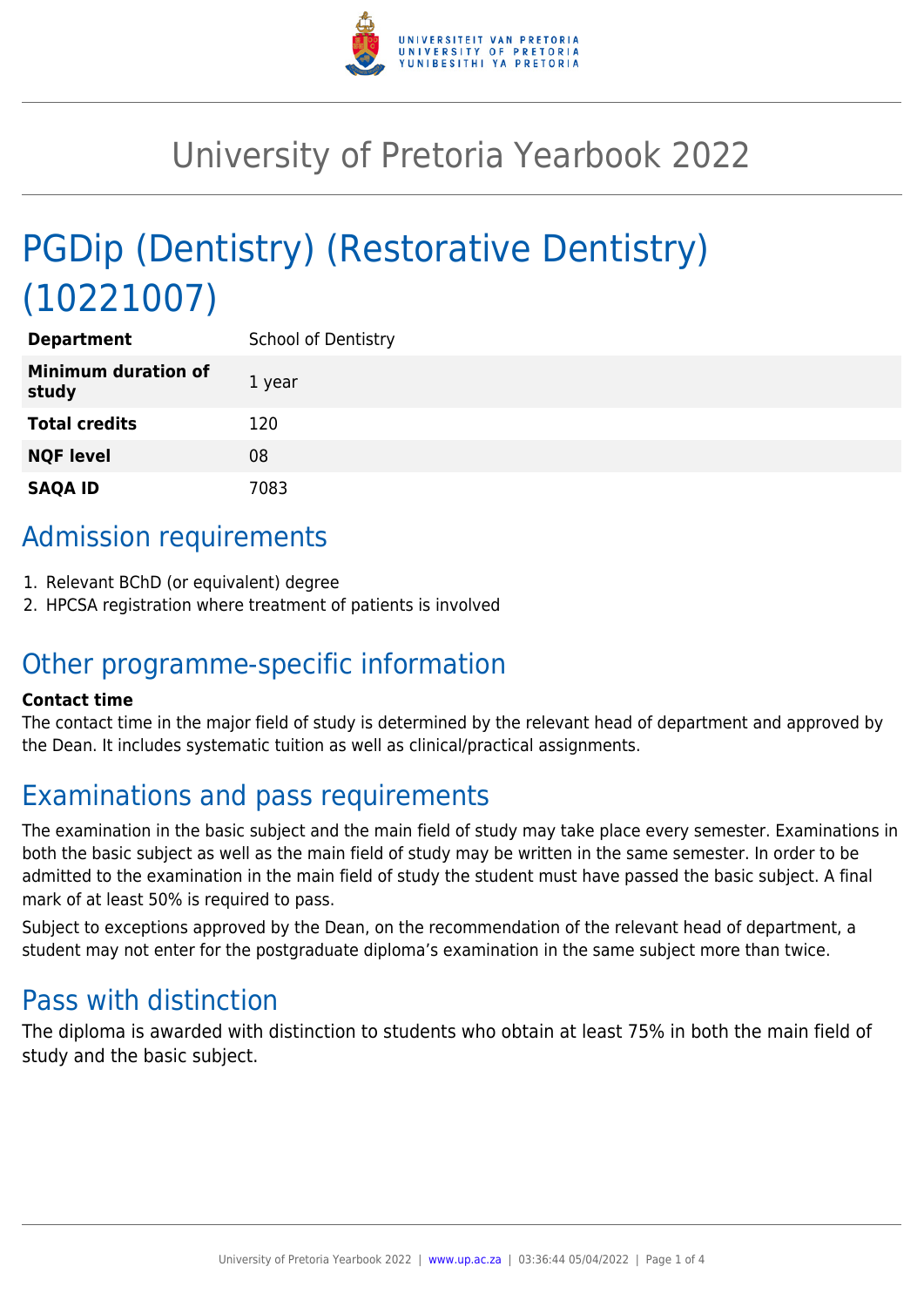

# Curriculum: Final year

**Minimum credits: 120**

## **Core modules**

## **Restorative dentistry 701 (HTH 701)**

| <b>Module credits</b>         | 100.00                                                                         |
|-------------------------------|--------------------------------------------------------------------------------|
| <b>NQF Level</b>              | 08                                                                             |
| <b>Contact time</b>           | 1 discussion class per week, 1 seminar per week, 5 practical sessions per week |
| <b>Language of tuition</b>    | Module is presented in English                                                 |
| <b>Department</b>             | Odontology                                                                     |
| <b>Period of presentation</b> | Year                                                                           |
|                               |                                                                                |

## **Elective modules**

## **Anatomy 710 (ANA 710)**

| <b>Module credits</b>         | 20.00                          |
|-------------------------------|--------------------------------|
| <b>NQF Level</b>              | 08                             |
| <b>Prerequisites</b>          | No prerequisites.              |
| <b>Language of tuition</b>    | Module is presented in English |
| <b>Department</b>             | Anatomy                        |
| <b>Period of presentation</b> | Semester 1                     |

## **Anatomy and principles of surgery 700 (CBA 700)**

| <b>Module credits</b>         | 20.00                           |
|-------------------------------|---------------------------------|
| <b>NQF Level</b>              | 08                              |
| Language of tuition           | Module is presented in English  |
| <b>Department</b>             | Maxillo Facial and Oral Surgery |
| <b>Period of presentation</b> | Semester 1                      |

## **Physiology 714 (FSG 714)**

| <b>Module credits</b>         | 20.00                          |
|-------------------------------|--------------------------------|
| <b>NQF Level</b>              | 08                             |
| Language of tuition           | Module is presented in English |
| <b>Department</b>             | Physiology                     |
| <b>Period of presentation</b> | Year                           |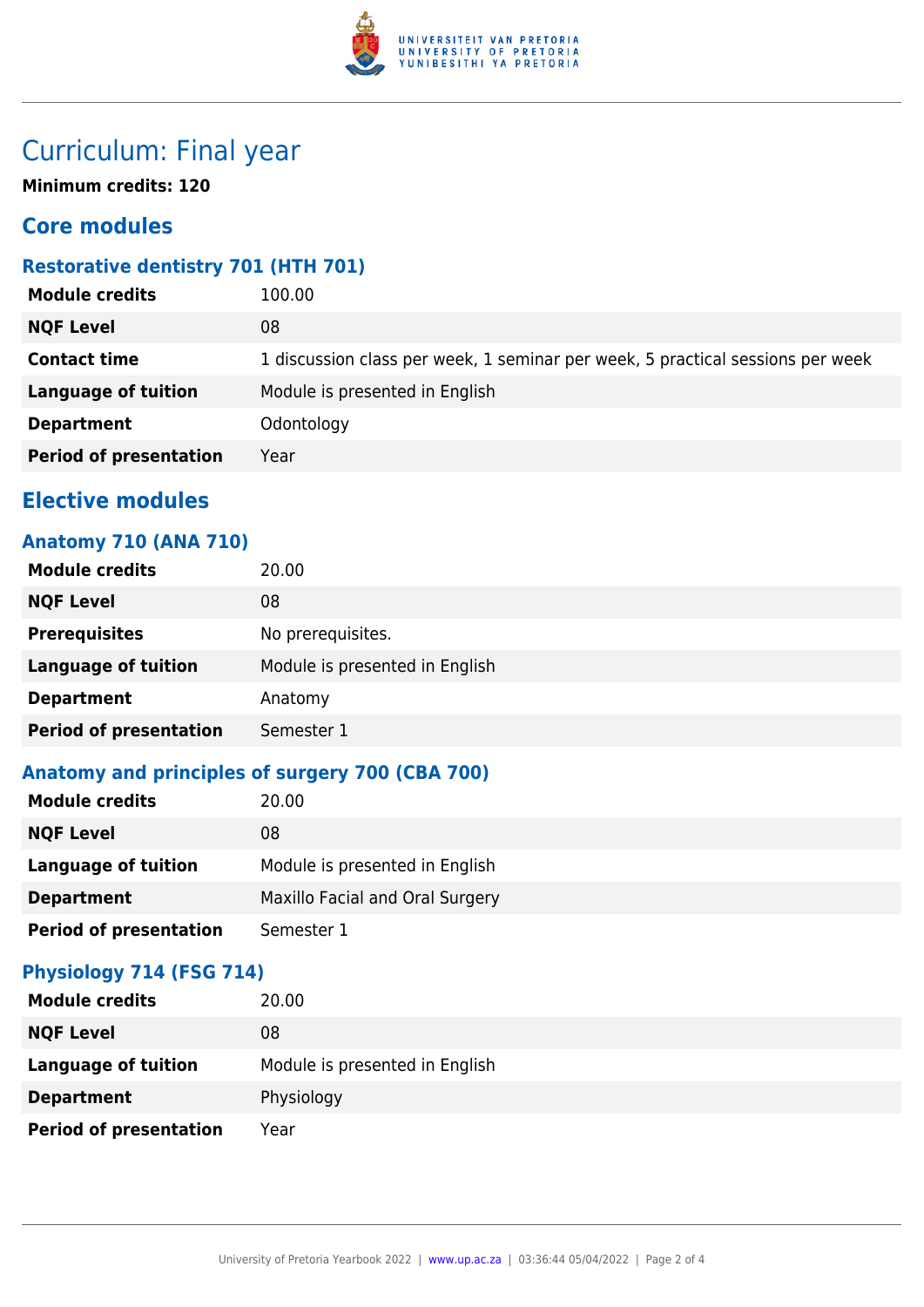

### **Applied oral biology 700 (MDB 700)**

| <b>Module credits</b>         | 20.00                           |
|-------------------------------|---------------------------------|
| <b>NQF Level</b>              | 08                              |
| <b>Language of tuition</b>    | Module is presented in English  |
| <b>Department</b>             | Oral Pathology and Oral Biology |
| <b>Period of presentation</b> | Semester 1                      |

## **Introductory radiography 702 (RAD 702)**

| <b>Module credits</b>         | 20.00                                      |
|-------------------------------|--------------------------------------------|
| <b>NQF Level</b>              | 08                                         |
| Language of tuition           | Separate classes for Afrikaans and English |
| <b>Department</b>             | Oral Pathology and Oral Biology            |
| <b>Period of presentation</b> | Semester 1                                 |

## **Ethics and jurisprudence 700 (RLE 700)**

| <b>Module credits</b>         | 30.00                                     |
|-------------------------------|-------------------------------------------|
| <b>NQF Level</b>              | 08                                        |
| <b>Prerequisites</b>          | A minimum of one year practice experience |
| Language of tuition           | Module is presented in English            |
| <b>Department</b>             | <b>Dental Management Sciences</b>         |
| <b>Period of presentation</b> | Semester 1                                |

#### **Module content**

To be a good healthcare practitioner requires a life-long commitment to sound professional and ethical practices and an overriding dedication to the interests of fellow human beings and society. The term "profession" means "a dedication, promise or commitment publicly made". Practice as a healthcare professional is based on a relationship of mutual trust between patients and healthcare practitioners. In the course of their professional work healthcare practitioners are required to subscribe to certain rules of conduct. To this end the Health Professionals Council of South Africa (HPCSA) has formulated a set of rules regarding professional conduct against which complaints of professional misconduct will be evaluated. These rules are presented in the basic subject, Ethics and jurisprudence.

### **Dental materials 702 (THM 702)**

| <b>Module credits</b>         | 20.00                          |
|-------------------------------|--------------------------------|
| <b>NQF Level</b>              | 08                             |
| <b>Language of tuition</b>    | Module is presented in English |
| <b>Department</b>             | Odontology                     |
| <b>Period of presentation</b> | Semester 1                     |